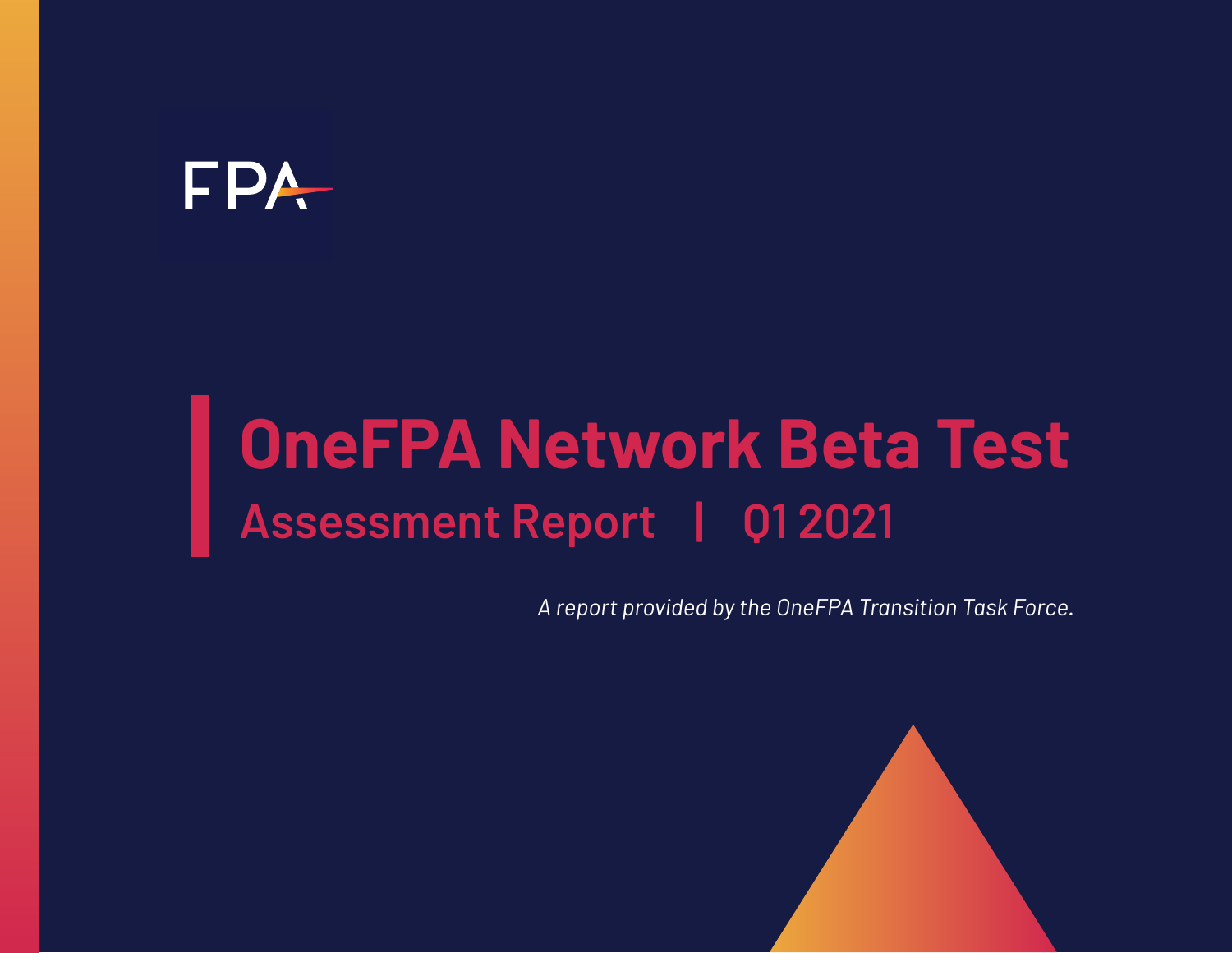Do you have comments or questions about this report? The OneFPA Transition Task Force wants to hear from you.

Contact us at [onefpanetwork@onefpa.org](mailto:onefpanetwork@onefpa.org).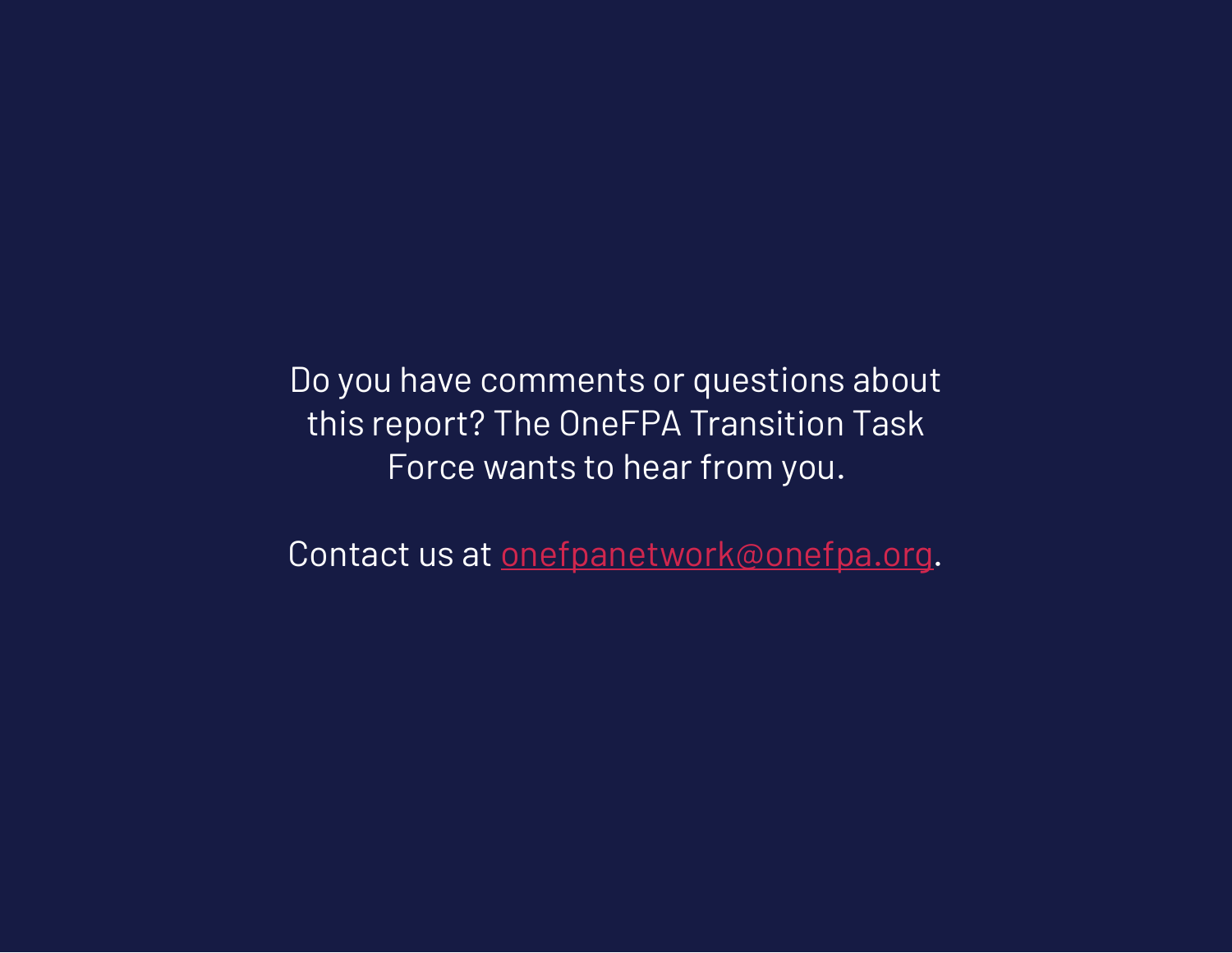## **What's Inside**

| <b>Three Phases of the OneFPA Network</b>                    |         |
|--------------------------------------------------------------|---------|
| <b>Assessing Progress Made in 01 2021</b>                    | $2 - 3$ |
| <b>Technology Adoption</b>                                   | 4       |
| <b>Service and Support: Cayzu Ticketing System</b>           | 5       |
| <b>Extending Collaboration Beyond the Beta Test Chapters</b> | 6       |
| <b>Perspectives from the First Quarter of 2021</b>           | $7 - 9$ |

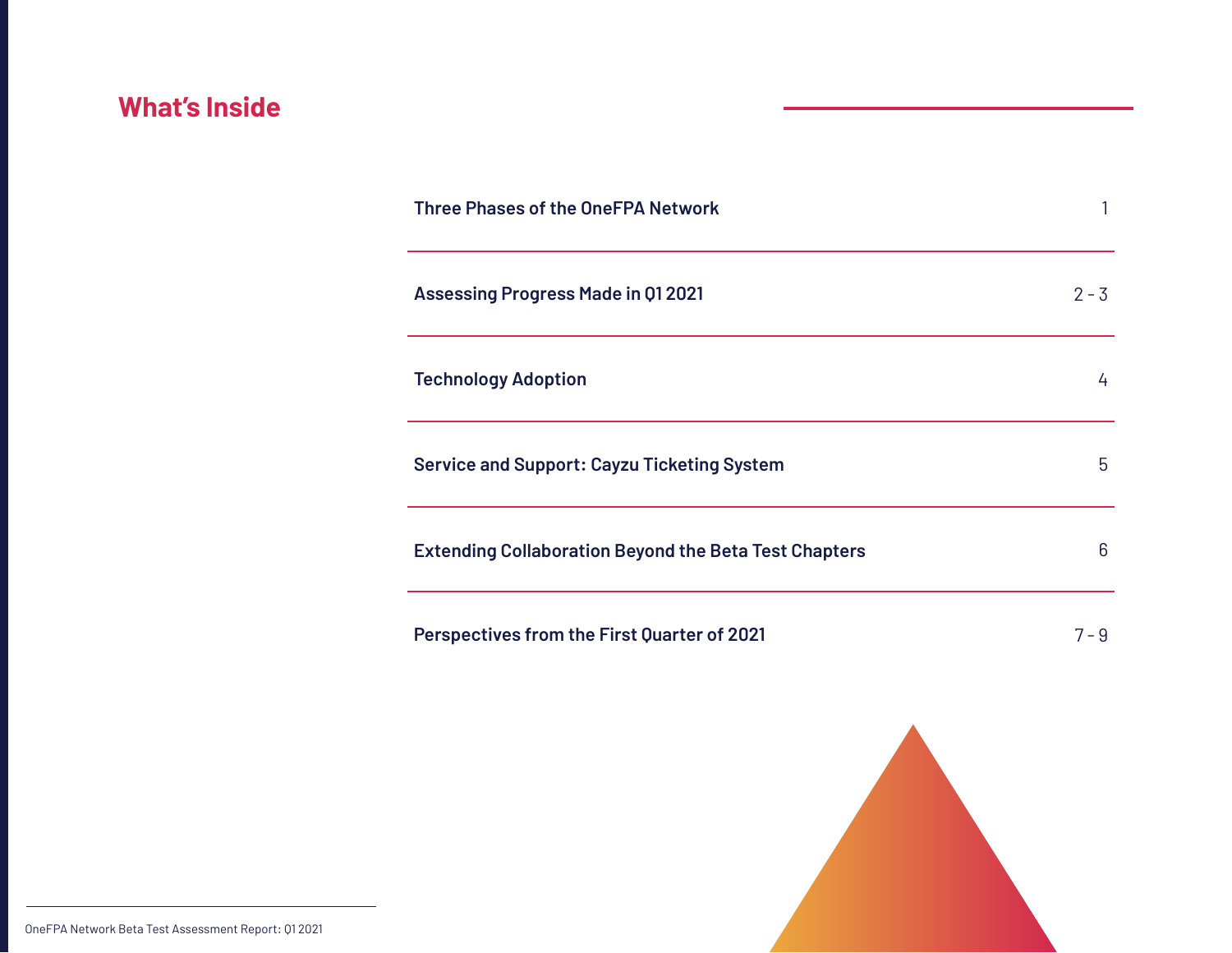#### **Three Phases of the OneFPA Network**

The OneFPA Network is a reorganization of the Association that unites FPA and its communities through greater alignment and integration to support a more robust member experience. In the first year of the three-year implementation of the OneFPA Network vision and plan, we were focused on implementing the three areas of centralized functionality through 11 beta test chapters and organizing and overseeing participatory governance. While the pandemic's impact was felt throughout the FPA community and attention had to be paid to reducing that impact, foundational work was done through year one (2020) to begin implementing the OneFPA Network plan in the areas of staffing and technology, which has continued through the first quarter of 2021. There are three phases for this work:

| <b>Phase 1:</b>                                                                                                                                                   | <b>Phase 2:</b>                                                                                                                                                                                      | Phase 3:                                                                                                                              |
|-------------------------------------------------------------------------------------------------------------------------------------------------------------------|------------------------------------------------------------------------------------------------------------------------------------------------------------------------------------------------------|---------------------------------------------------------------------------------------------------------------------------------------|
| <b>Implementation (2020)</b>                                                                                                                                      | <b>Assessment (2021)</b>                                                                                                                                                                             | <b>Implementation (2022)</b>                                                                                                          |
| Implementation of the three<br>areas of centralized functionality<br>through the beta test chapters<br>and organizing and overseeing<br>participatory governance. | Assessment of the beta test<br>experience to determine what needs<br>to be embraced, enhanced or<br>modified and analyze what might be<br>expanded to other chapters and FPA<br>communities in 2022. | Implementation of proven enhanced<br>functionality to additional chapters or<br>across the whole system through a<br>phased approach. |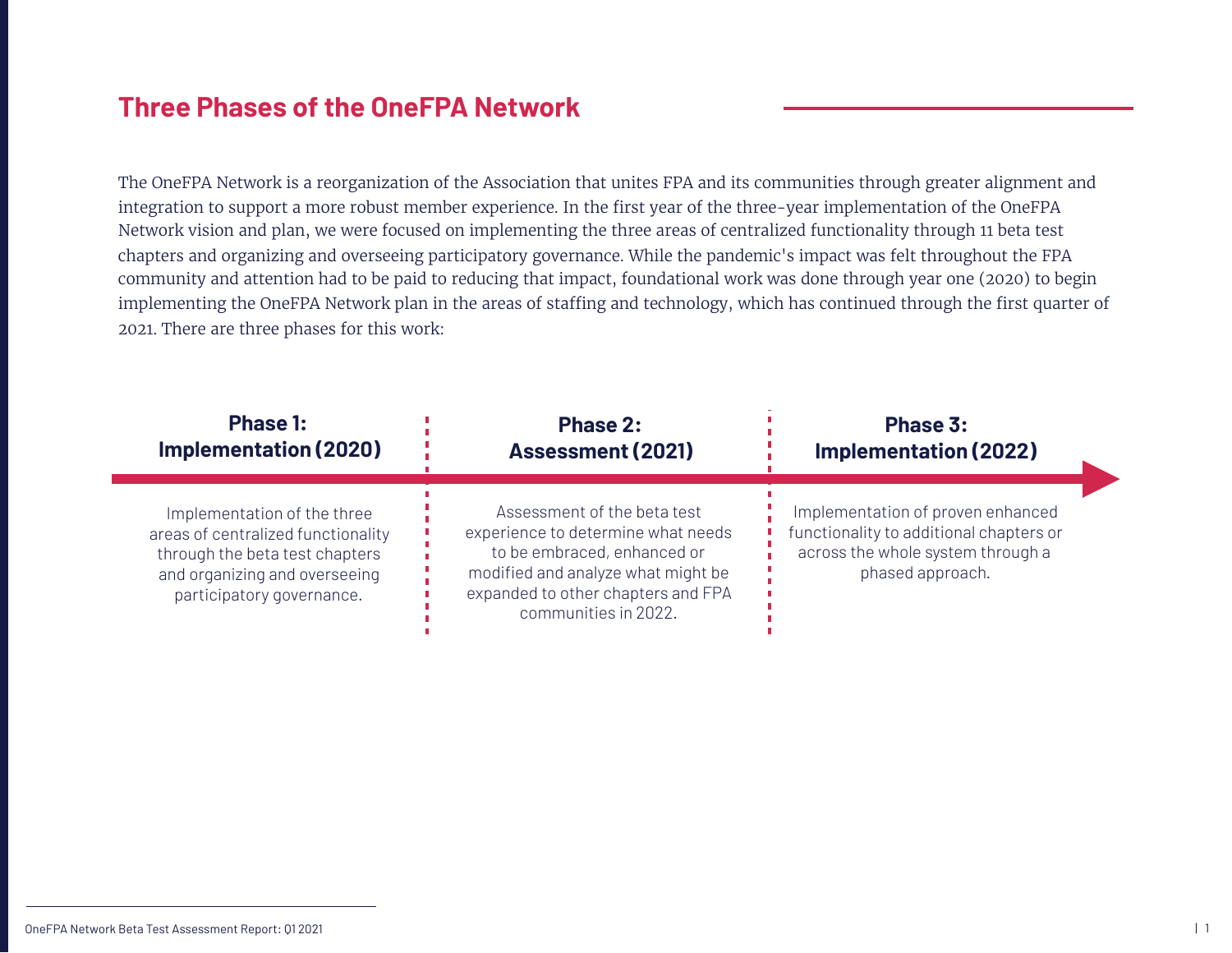#### **Assessing Our Progress**

As was outlined in the [OneFPA Network Beta Test Assessment Report](https://www.financialplanningassociation.org/sites/default/files/2021-01/OneFPA%20Network%20Beta%20Test%20Assessment%20Report%20-%20Q4%202020%20-%20FIN.pdf)  [for Year-End 2020](https://www.financialplanningassociation.org/sites/default/files/2021-01/OneFPA%20Network%20Beta%20Test%20Assessment%20Report%20-%20Q4%202020%20-%20FIN.pdf), assessing the progress made will be ongoing throughout 2021 every quarter. As detailed in the chart to the right, the assessment for Q1 2021 is focused on three primary areas: Technology Adoption, Service and Support, and Qualitative Data.

While the upcoming assessment for Q2 2021 will provide more impactful data related to membership, finances, and efficiencies, we must still measure what we can to determine whether our efforts are impactful. But impact over the first quarter was seen in several other ways, including the continued growth in collaboration between chapter executives and the Central Office staff; the continued work of the OneFPA Advisory Council to bring more voices to the table; and the development of a first-of-a-kind benchmarking tool that will help chapters.

#### **The OneFPA Advisory Council**

While the beta test is primarily focused on assessing whether or not efforts around centralized technology, staffing, and financial reporting/benchmarking, a lasting legacy of the program will likely be through the OneFPA Advisory Council. While the first year of the Council (2020) was focused on establishing its purpose and building a foundation, it started to hit its stride by the end of the year. The Council has now established a regular cadence for their meetings and has been exploring a variety of critical issues, including:

| <b>AREA</b>                                          | 04<br>2020 | 01<br>2021 | 02<br>2021               | 03<br>2021 | 04<br>2021 |
|------------------------------------------------------|------------|------------|--------------------------|------------|------------|
| Qualitative<br><b>Data</b>                           |            |            |                          |            |            |
| <b>Technology</b><br><b>Adoption</b>                 |            |            |                          |            |            |
| <b>Cultural Improvement</b><br>(Beta Chapters)       |            |            |                          |            |            |
| <b>Cultural Improvement</b><br>(Central Office)      | Í          |            | $\overline{\mathscr{N}}$ |            |            |
| <b>Service and Support</b><br>(Cayzu)                |            |            |                          |            |            |
| Member Recruitment,<br><b>Retention, Composition</b> |            |            |                          |            |            |
| <b>Member Satisfaction</b><br>(NPS Score)            |            |            |                          |            |            |
| Program Impact<br>(Beta Chapters)                    |            |            |                          |            |            |
| <b>Financial Impact</b><br>(Beta Chapters)           |            |            |                          |            |            |
| <b>Efficiency Impact</b><br>(Beta Chapters)          |            |            |                          |            |            |
| <b>Volunteer Impact</b><br>(Beta Chapters)           |            |            |                          |            |            |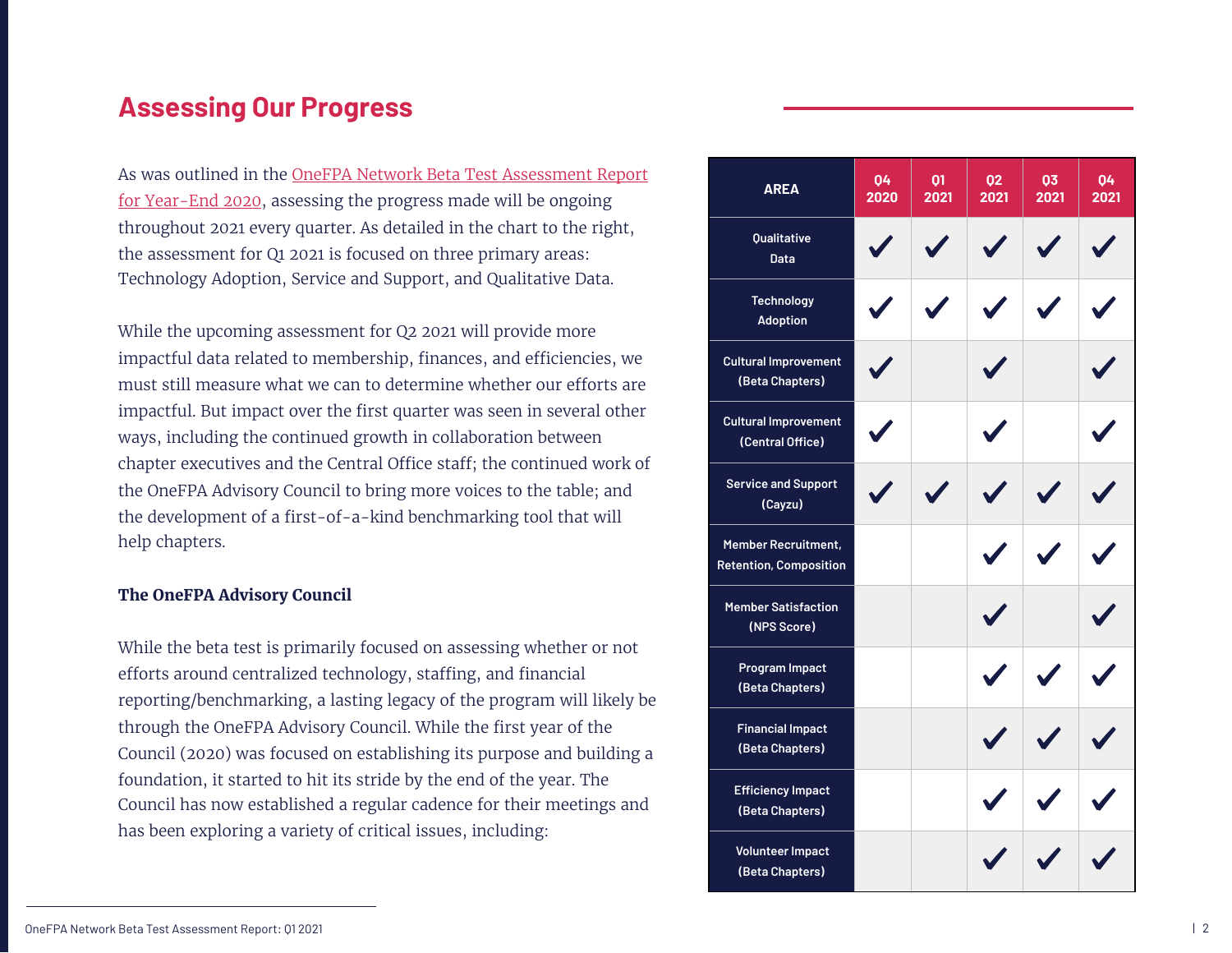#### **Assessing Our Progress**

- Member recruitment/retention
- Member engagement
- Ways the Central Office can improve services to members and chapters
- How the Central Office and FPA chapters can truly collaborate.

Meetings in November 2020 and February 2021 resulted in detailed reports being sent to the FPA Board of Directors and the Central Office outlining specific ways the organization can improve strategically, tactically, and programmatically. The Board and staff responded to these reports by outlining how the organization can improve and offered specific tactics the staff is taking to improve various programs that support chapters and the value members receive.

A recent meeting of the Council on April 8 focused on hearing from FPA President Skip Schweiss, CFP®, AIF®, and FPA CEO Patrick Mahoney about the current state of FPA and on hearing about a potential strategy to increase membership. Members of the Council will discuss this strategy with their respective chapter boards and come back to the next meeting on May 20 to share their feedback. This input will be sent back to the CEO and Board for consideration as they look to put this strategy into motion.

This is an example of the opportunity the Council affords the Association and why it will have a lasting legacy even when the OneFPA Network beta test is completed. The opening of communication between the Board, chapters, and staff has been significantly improved. FPA's volunteer leaders and staff are hearing critical feedback, and that feedback is being used in the decisions that are being made.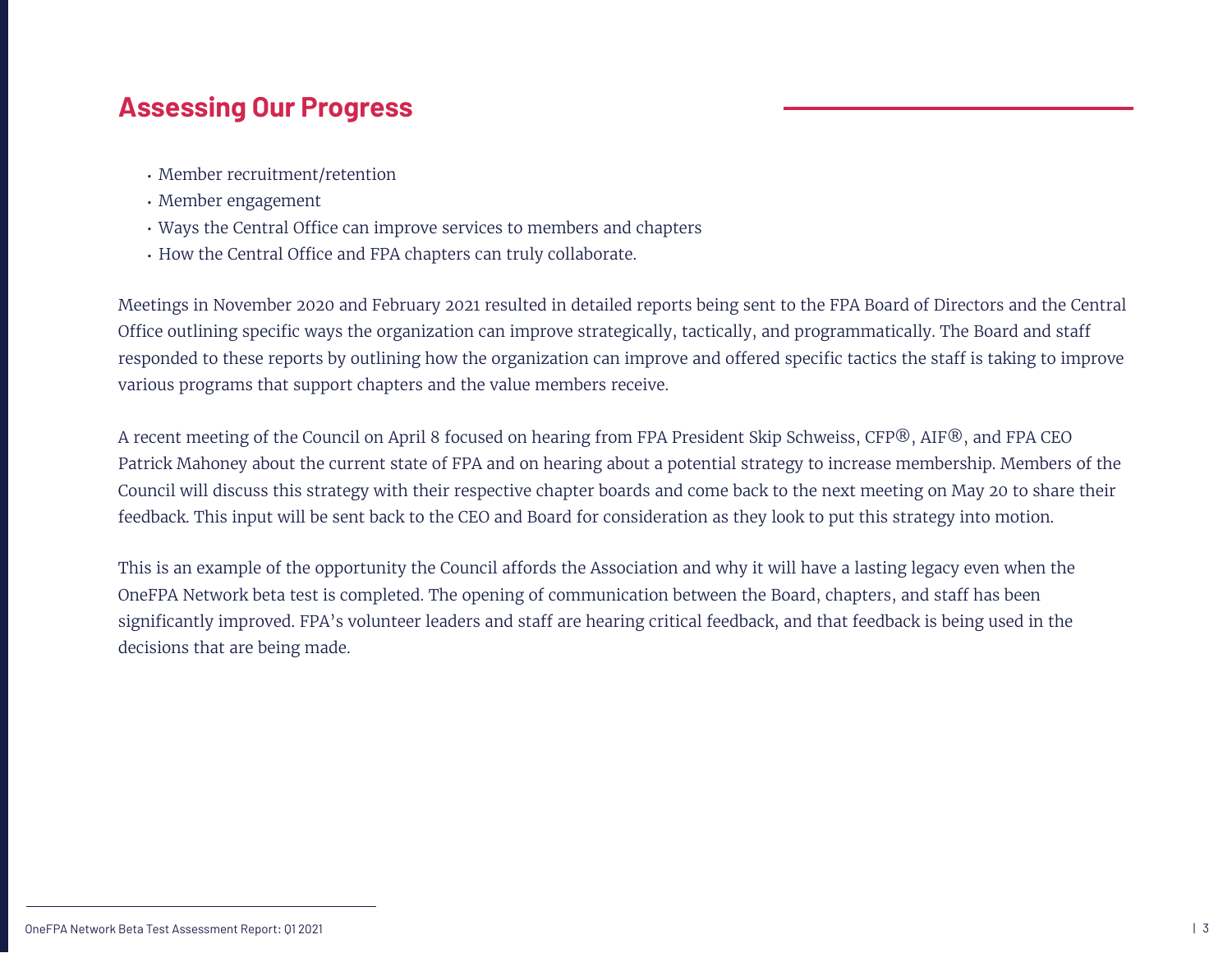### **Technology Adoption: Beta Test Chapter Executives**

In early April, the 11 beta test chapter executives were asked a series of questions about the various technology tools that have been provided throughout the beta test to gauge their usage and the impact the tools are having. These questions were asked for the Year-End 2020 Report and are provided for comparison purposes. Please note that only 10 of the 11 beta chapter executives responded to the recent survey request.



#### **How important are the following resources to the chapter's operations to do your daily work?**

|                       | I NEED THIS RESOURCE TO DO MY JOB |                 |                | I COULD TAKE IT OR LEAVE IT | THIS DOES NOT HELP ME DO MY JOB |               |  |
|-----------------------|-----------------------------------|-----------------|----------------|-----------------------------|---------------------------------|---------------|--|
|                       | YEAR-END 2020                     | 01 20 21        | YEAR-END 2020  | 01 20 21                    | 01 20 21<br>YEAR-END 2020       |               |  |
| <b>FPA Laptop</b>     | 7                                 | 7               | 3              | $\overline{2}$              |                                 |               |  |
| <b>FPA Email</b>      | 8                                 |                 | $\mathfrak{D}$ | $\mathfrak{p}$              |                                 |               |  |
| FPA Phone #           | 5                                 | 3               | 3              | 3                           | 3                               | 4             |  |
| Zoom                  | 11                                | 10              | U              |                             | $\cap$                          |               |  |
| <b>Survey Monkey</b>  |                                   | $\mathsf{R}$    | 4              |                             | $\cap$                          |               |  |
| <b>iMIS</b>           | 9                                 | 8               |                | $\mathcal{P}$               |                                 |               |  |
| MS Office (w/ Teams)  | 9                                 |                 |                |                             | $\bigcap$                       | $\mathcal{P}$ |  |
| <b>Discovery Data</b> | 6                                 | $6\overline{6}$ | 4              | 4                           | $\Omega$                        |               |  |
| Adobe                 | 6                                 |                 | 3              | 3                           |                                 |               |  |
| Media Valet           | N/A                               | 4               | N/A            | 4                           | N/A                             |               |  |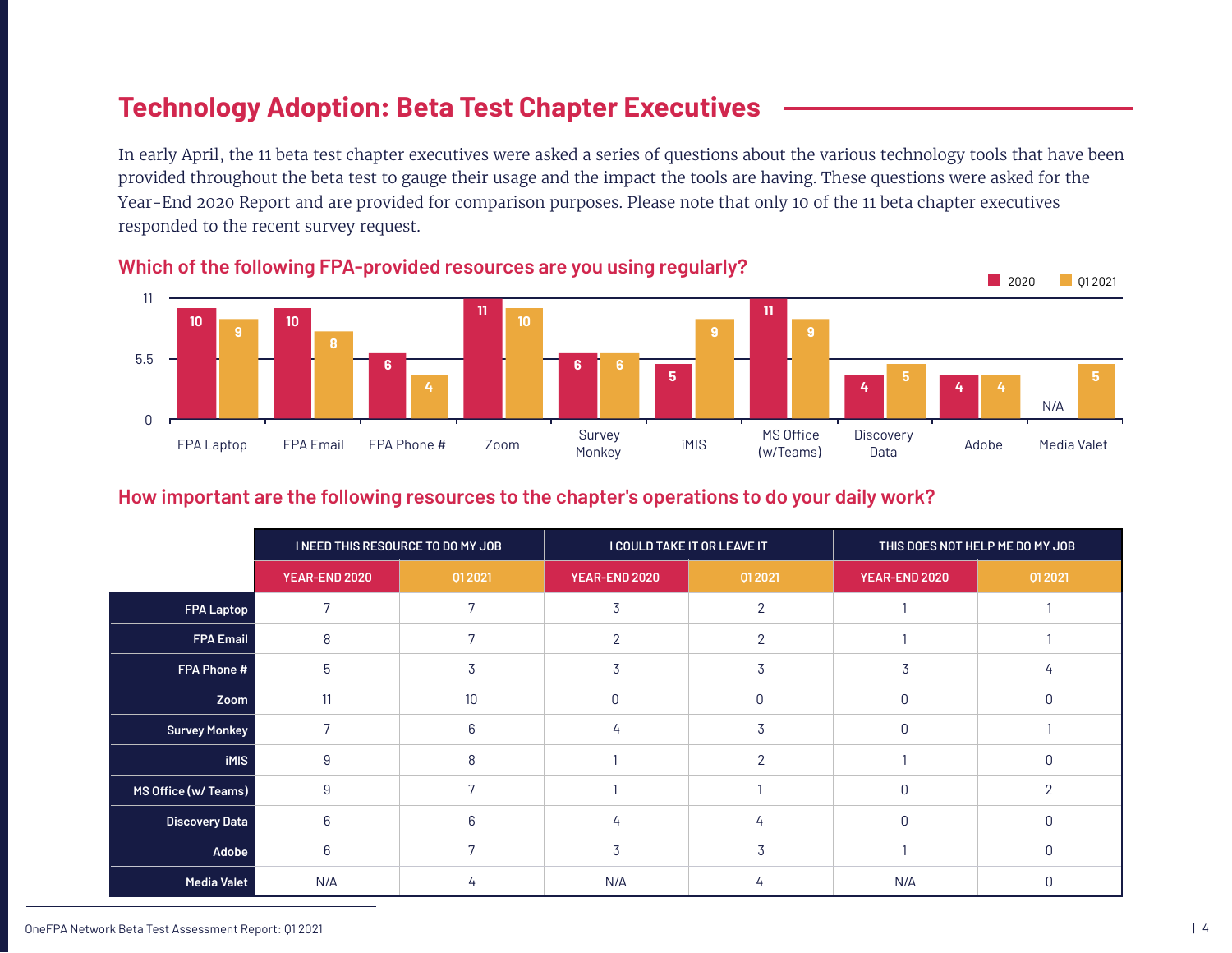#### **Service and Support: Cayzu Ticketing System**

As outlined in the Year-End 2020 Report, the FPA Central Office staff implemented a web-based ticketing system (Cayzu) to provide members, chapter leaders, and chapter executives a tool for submitting service requests. The system is available to any member of the Association looking to receive support on any FPA-related issue. While the goal is to have all chapter leaders and chapter executives use Cayzu for all requests, the Central Office still fields a vast majority of requests via email or phone. This is especially true of requests coming into the office from chapter leaders and chapter executives.

The issues that come through the Cayzu system range from simple to complex. For example, under "Chapter Website Issues" on the chart below, those issues can include simple requests like resetting administrative passwords and more complex requests like building chapter websites from scratch. "Computer/Software Issues" also includes requests for new PCs or replacements, which can take up to seven days to complete.

The chart only captures those issues submitted by beta test chapter executives via Cayzu from January through March 2021 and is not exhaustive of all service requests. For comparison purposes, we provide the average elapsed time for service requests through Q1 2021 and how the elapsed time compares to those service requests for all of 2020. This will continue to be tracked quarterly throughout the year. "Average time" is the average number of days elapsed from when a ticket is submitted to the time it is resolved.

|                 |                                | <b>CHAPTER</b><br><b>WEBSITE</b><br><b>ISSUES</b> | <b>COMPUTER/</b><br><b>SOFTWARE</b> | <b>ISSUES</b>       |                                | <b>REPORTS</b><br><b>ISSUES</b> | <b>MARKETING</b><br><b>ISSUES</b> |                     |                                | <b>MEMBERSHIP</b><br><b>ISSUES</b> | <b>GENERAL/</b><br><b>ADMINISTRATIVE</b><br><b>ISSUES</b> |                     | <b>TOTAL</b>                   |                     |
|-----------------|--------------------------------|---------------------------------------------------|-------------------------------------|---------------------|--------------------------------|---------------------------------|-----------------------------------|---------------------|--------------------------------|------------------------------------|-----------------------------------------------------------|---------------------|--------------------------------|---------------------|
|                 | <b>NUMBER</b><br><b>ISSUES</b> | AVG.<br><b>TIME</b>                               | <b>NUMBER</b><br><b>ISSUES</b>      | AVG.<br><b>TIME</b> | <b>NUMBER</b><br><b>ISSUES</b> | AVG.<br><b>TIME</b>             | <b>NUMBER</b><br><b>ISSUES</b>    | AVG.<br><b>TIME</b> | <b>NUMBER</b><br><b>ISSUES</b> | AVG.<br><b>TIME</b>                | <b>NUMBER</b><br><b>ISSUES</b>                            | AVG.<br><b>TIME</b> | <b>NUMBER</b><br><b>ISSUES</b> | AVG.<br><b>TIME</b> |
| <b>JAN 2021</b> | 9                              | 11.60                                             | 4                                   | 5.50                | 0                              | 0.00                            |                                   | 41.00               | 2                              | 5.50                               | 2                                                         | 4.00                | 18                             | 11.30               |
| <b>FEB 2021</b> | 9                              | 6.20                                              |                                     | 5.00                | 4                              | 6.30                            | 3                                 | 1.70                | 0                              | 0.00                               |                                                           | 3.00                | 18                             | 3.70                |
| <b>MAR 2021</b> | 5                              | 4.00                                              | 6                                   | 6.70                |                                | 1.00                            |                                   | 13.00               | 6                              | 4.50                               | 2                                                         | 2.50                | 21                             | 5.30                |
| 01 2021 AVG.    | 7.70                           | 7.30                                              | 3.70                                | 5.70                | 1.70                           | 2.40                            | 1.70                              | 18.60               | 2.70                           | 3.30                               | 1.70                                                      | 3.20                | 19.00                          | 6.80                |
| 2020 AVG.       | 3.70                           | 1.96                                              | 2.50                                | 4.17                | 0.60                           | 20.00                           | 0.90                              | 10.05               | N/A                            | N/A                                | N/A                                                       | N/A                 | 7.70                           | 4.99                |
| DIFF.           | 4.00                           | 6.34                                              | 1.20                                | 1.53                | 1.10                           | $-17.60$                        | 0.80                              | 8.55                | 2.70                           | 3.30                               | 1.70                                                      | 3.20                | 11.30                          | 1.81                |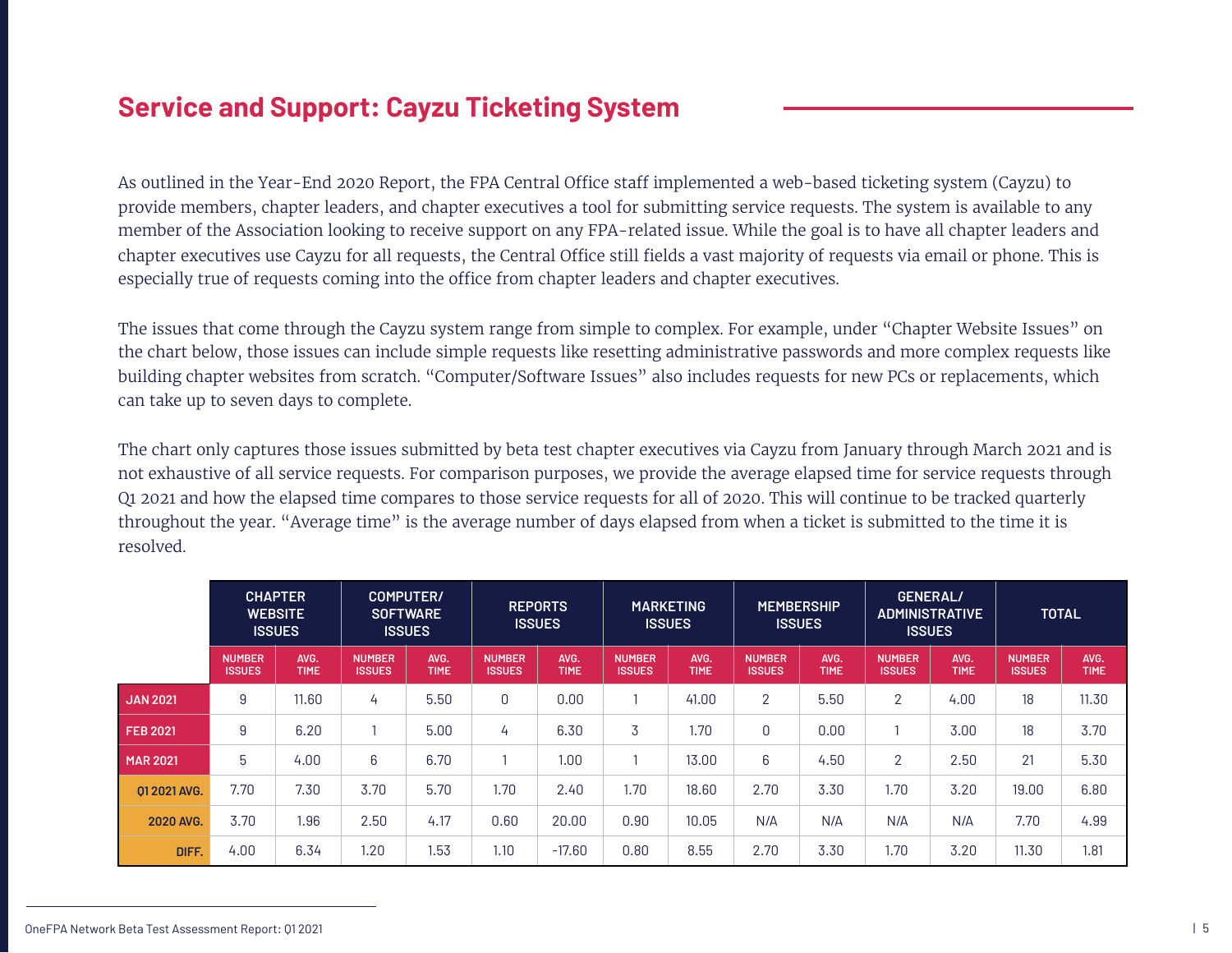#### **Extending Collaboration Beyond the Beta Test Chapters**

One of the successful initiatives of the beta test over the first year was consistently and regularly bringing together the beta test chapter executives in the spirit of collaboration. The twice-monthly calls have proven effective in creating camaraderie and fostering opportunities for close collaboration. In the fist quarter of 2021, we began to expand this concept to all 80+ chapters nationwide. Seven (7) chapter "Collaboratives" were established to group chapters together into smaller, regional groups. Each Collaborative has a 'Lead' (a volunteer chapter executive) who sets the meetings and agendas. The FPA Chapter Engagement staff is meeting monthly with the Leads to identify any recurring themes among the meetings. The initial feedback on this is very positive, with the chapter executives in attendance finding the collaborations and conversations beneficial. Staff will continue to monitor and modify the process in Q2, with the goal of formalizing the structure by the beginning of Q3.

| <b>PACIFIC SOUTHWEST</b> | <b>NORTHEAST</b>             | <b>MIDEASTERN</b>            | <b>MIDDLE AMERICA</b>      | <b>SOUTH</b>            | <b>MIDWEST</b>        | <b>PACIFIC</b><br><b>NORTHWEST</b> |
|--------------------------|------------------------------|------------------------------|----------------------------|-------------------------|-----------------------|------------------------------------|
| Sarah Frankenfeld (L)    | Elissa Weick (L)             | Ann McKenna (L)              | Jim Susman (L)             | Christine Brown (L)     | Jessica Hawthorne (L) | Open                               |
| Melissa Manchester (S)   | Elise Fette (S)              | Melissa Manchester (S)       | Elise Fette (S)            | Elise Fette (S)         | Elise Fette (S)       | Melissa Manchester (S)             |
| Austin                   | Long Island                  | Pittsburgh                   | Greater St. Louis          | Tampa/NE FL/Suncoast    | Minnesota             | Central California                 |
| Dallas/Fort Worth        | Connecticut                  | Central Pennsylvania         | lowa                       | Georgia                 | Wisconsin             | Northern California                |
| Houston                  | Northern N.E.                | Central Virginia             | Eastern lowa               | <b>Greater Memphis</b>  | Greater Indiana       | San Francisco                      |
| Tulsa                    | Rhode Island                 | <b>Hampton Roads</b>         | Nebraska                   | East Tennessee          | Kentuckiana           | <b>Silicon Valley</b>              |
| Central Oklahoma         | New Jersey                   | Philadelphia/Tri-State       | Southern Colorado          | Middle Tennessee        | Northeast Ohio        | San Gabriel Valley                 |
| Southern Arizona         | Metro New York               | <b>National Capital Area</b> | <b>Illinois</b>            | Miami                   | <b>Central Ohio</b>   | Spokane                            |
| <b>Greater Phoenix</b>   | Massachusetts                | Maryland                     | Greater Kansas City        | N. AL/Gulf States/Miss. | Southwestern Ohio     | East Bay                           |
| Los Angeles              | <b>Greater Hudson Valley</b> |                              | <b>Utah</b>                | <b>Central Florida</b>  | Michigan              | Mid Oregon                         |
| San Diego                | Northeastern N.Y.            |                              | Colorado                   | Southwest Florida       |                       | <b>Puget Sound</b>                 |
| Orange County            | <b>Western New York</b>      |                              | Kansas                     | South Carolina          |                       | Oregon & SW Wash.                  |
| San Antonio              | <b>Central New York</b>      |                              | <b>Greater New Orleans</b> | Charlotte               |                       |                                    |
| Ventura County           | <b>Greater Rochester</b>     |                              | <b>Baton Rouge</b>         | South Florida           |                       |                                    |
| Hawaii                   | Southern Tier of N.Y.        |                              |                            | Triangle                |                       |                                    |
| <b>West Valleys</b>      |                              |                              |                            |                         |                       |                                    |

 $L =$  Lead  $S =$  Staff Liaison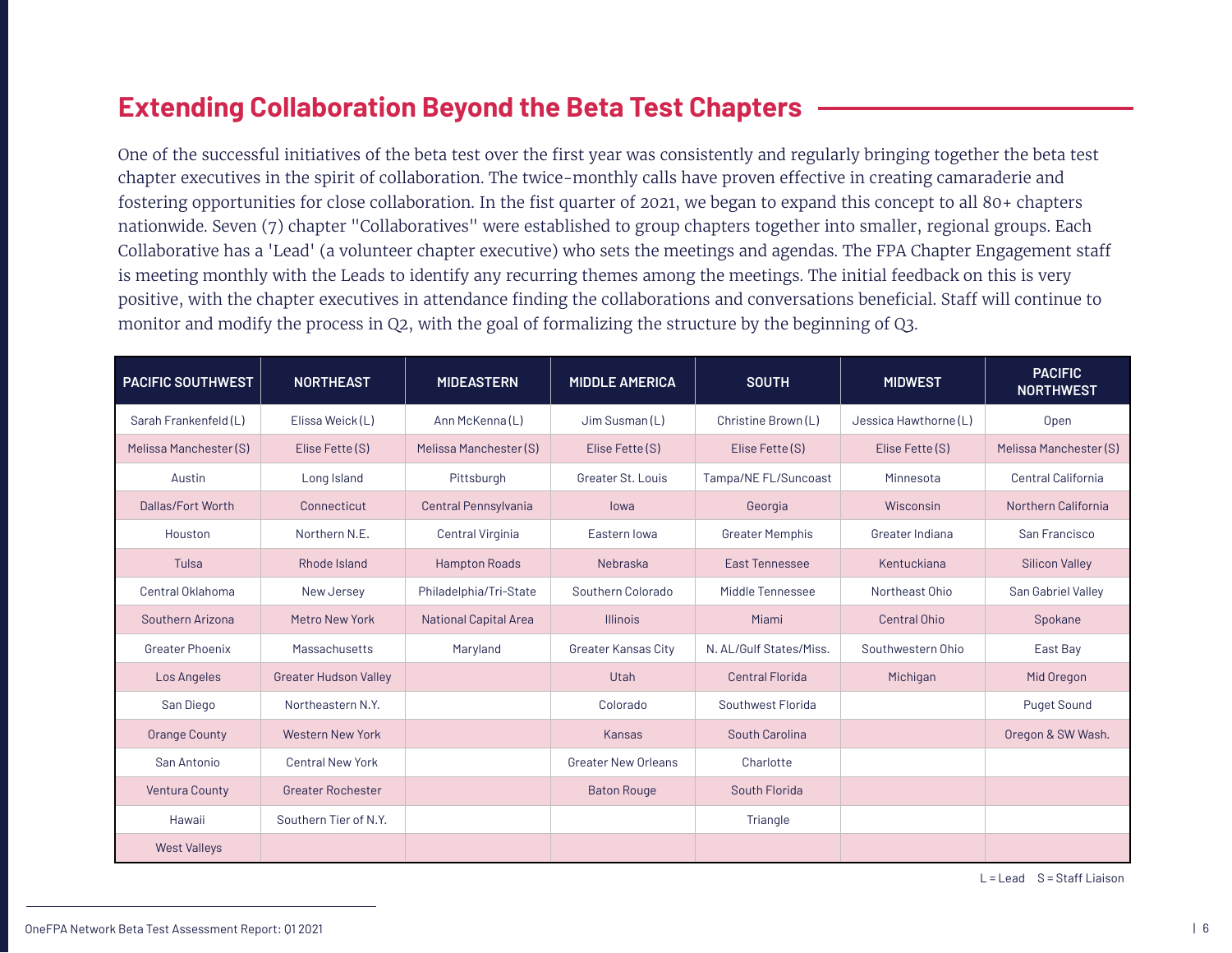## **Perspectives from the First Quarter of 2021**

#### **FPA of Illinois**



The FPA of Illinois Board was excited to begin the OneFPA beta test journey when they hired me, in collaboration with the FPA Central Office, in 2017. The Board viewed this beta test as an opportunity to positively impact the chapter member experience through collaboration with other chapters and bring advanced technology to streamline operations to provide better online member and customer platforms. The test started off on a high note in January 2020, and I was excited to begin. You would think the beta test would come to a halt or slow down because of the pandemic, but the opposite happened. We all came together very quickly, and the collaboration started happening almost immediately.

Now that the first quarter of 2021 has ended, I believe that the 11 beta chapter executives are going strong. We communicate as a group at least once each day—sharing ideas, education, personal growth opportunities, lending a hand, offering advice, moral support, and more. I don't feel as though I am living on an island. I am part of a collaborative, thoughtful group of smart women who have assisted the FPA of Illinois to provide a better member experience and made my job enjoyable. I do not think that my chapter—or me personally and professionally—would be nearly as successful in our virtual environment if not for the beta chapter executives and this beta test.

There have also been some bumps. While the 11 of us work very closely, I feel there is still room for improvement by including the chapters in membership and marketing plans. At times, we are an afterthought and need to raise our voices to remind the FPA Central Office that we are here and on the front lines providing the membership experience to our members. But, things are much better than they were in the past, and it is very noticeable.

I look forward to what the rest of 2021 will bring!

Kristin Prine Chapter Executive FPA of Illinois

OneFPA Network Beta Test Assessment Report: Q1 2021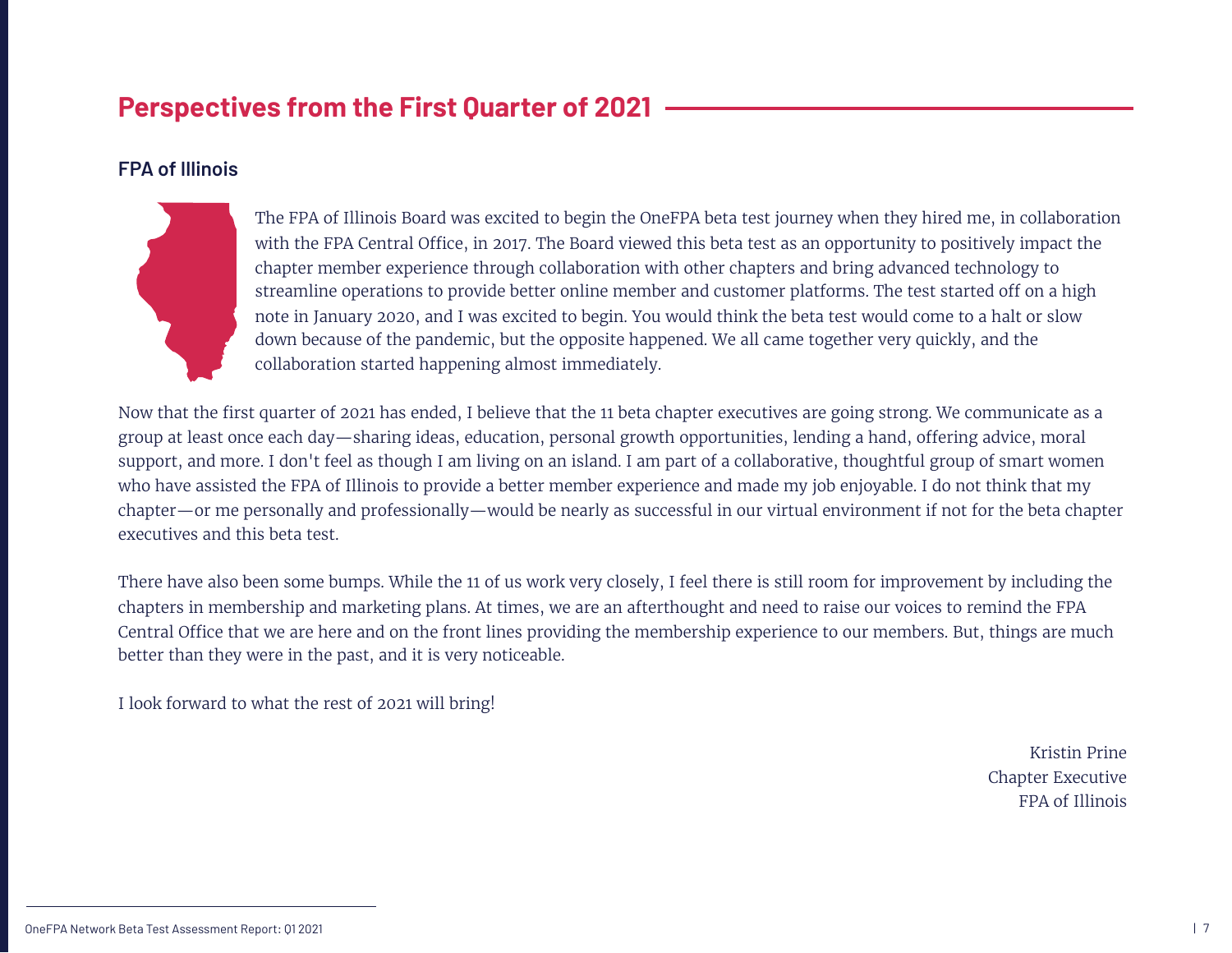## **Perspectives from the First Quarter of 2021**

#### **FPA of Metro New York**



The FPA of Metro New York chapter, newly formed under FPA's corporate status in 2018, was in many ways a pre-beta test chapter. We were glad to be a leader and early adopter of many aspects of the OneFPA Network plan in the interest of helping to fine-tune its vision and implementation. There are aspects of our experience that directly informed the plan's evolution and played a significant role in shaping the final plan approved by the FPA Board of Directors in July 2019. Since January 2020, the 11 beta test chapters have followed a path charted in large part (and in certain key areas, such as staffing, governance, and finance) by

the Metro New York experience.

I know I am not the first of my chapter executive colleagues to say the most powerful and successful aspect of the beta test to date, in my view, is the centralized staff. I felt the difference in being a member of the FPA staff immediately upon being hired before the beta test in April 2018. I was given a professional home—the connection and support of colleagues and association tools, the shared purpose of an organizational mission, inclusion in staff meetings—which laid the ground for me to operate more successfully in service to the Metro New York chapter. The beta test took this a step further as I now collaborate daily with a team of chapter executives who challenge and support each other in a way that directly sets me up for success. The collaboration impacts the decisions I make, how I help steer the chapter forward, and how I advise our volunteer leaders. I am far more effective in my job because of this group, and I enjoy that job immeasurably more.

As we close the first quarter of 2021, my sense is there may be a gap, at least in Metro New York, between the way the chapter executives and the volunteer leaders perceive the success of the beta test to date. The success of the staff piece is, in a sense, less visible to the volunteer leaders. The team support impacts my job performance (from member support to programming to governance). Still, my sense is volunteer leaders are looking to the more tangible aspects of the beta test when they measure its success: things like technology and a centralized chart of accounts, which have been slower to develop and materialize. The Metro New York volunteer leaders have voiced impatience with FPA's progress in those areas.

There are areas for improvement. Collaboration between the chapter executive staff team and the Central Office staff has not moved forward as smoothly as I think we'd hoped. My sense is this is due to staff teams traditionally operating in silos that have been hyper-focused on their respective team success.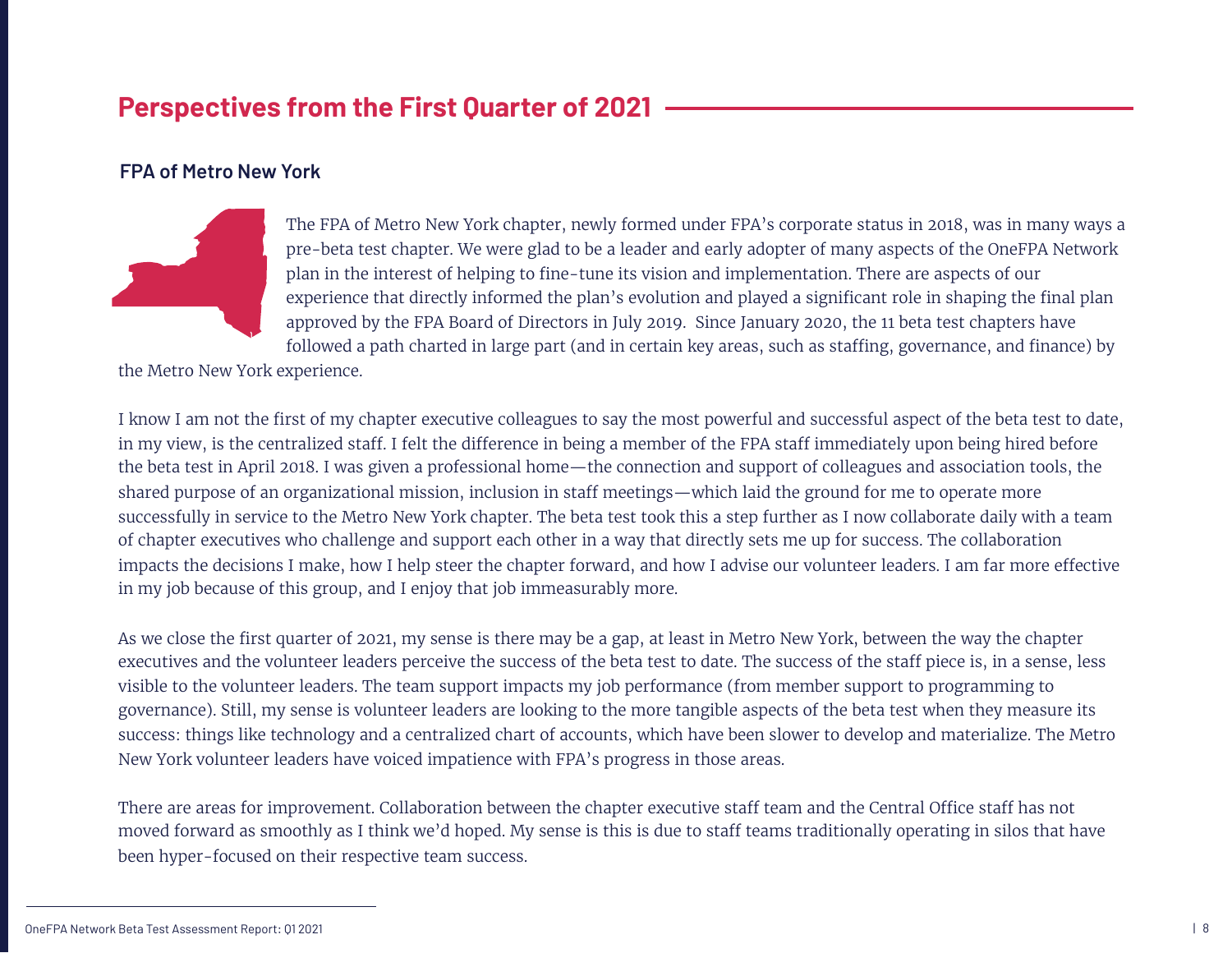### **Perspectives from the First Quarter of 2021**

#### **FPA of Metro New York** *(continued)*

I think FPA is in the midst of an identity crisis that the shift to virtual during the pandemic has brought into higher focus. I see regional groups of volunteer leaders meeting to make programmatic decisions without their chapter executive staff. Beta test chapter leaders form other groups outside the beta test, and groups like the Alliance Forum seek to fill what they perceive as a leadership void. I am very much in favor of cross-collaboration between chapters, but what I am seeing feels disjointed, disorganized, and like it's rising out of a need to fill a vacuum that it was arguably the beta test's job to fill.

Volunteer leaders are hungry for collaboration and forward momentum, and the fact that they are seeking them outside the framework we've provided tells me we have work to do. We have an opportunity in this virtual moment to build a more effective chapter network, but what I am currently witnessing feels more fragmented.

I look forward to continuing to help lead the Association forward and our progress in the remaining months of the beta test.

Clary Delano Chapter Executive FPA of Metro New York